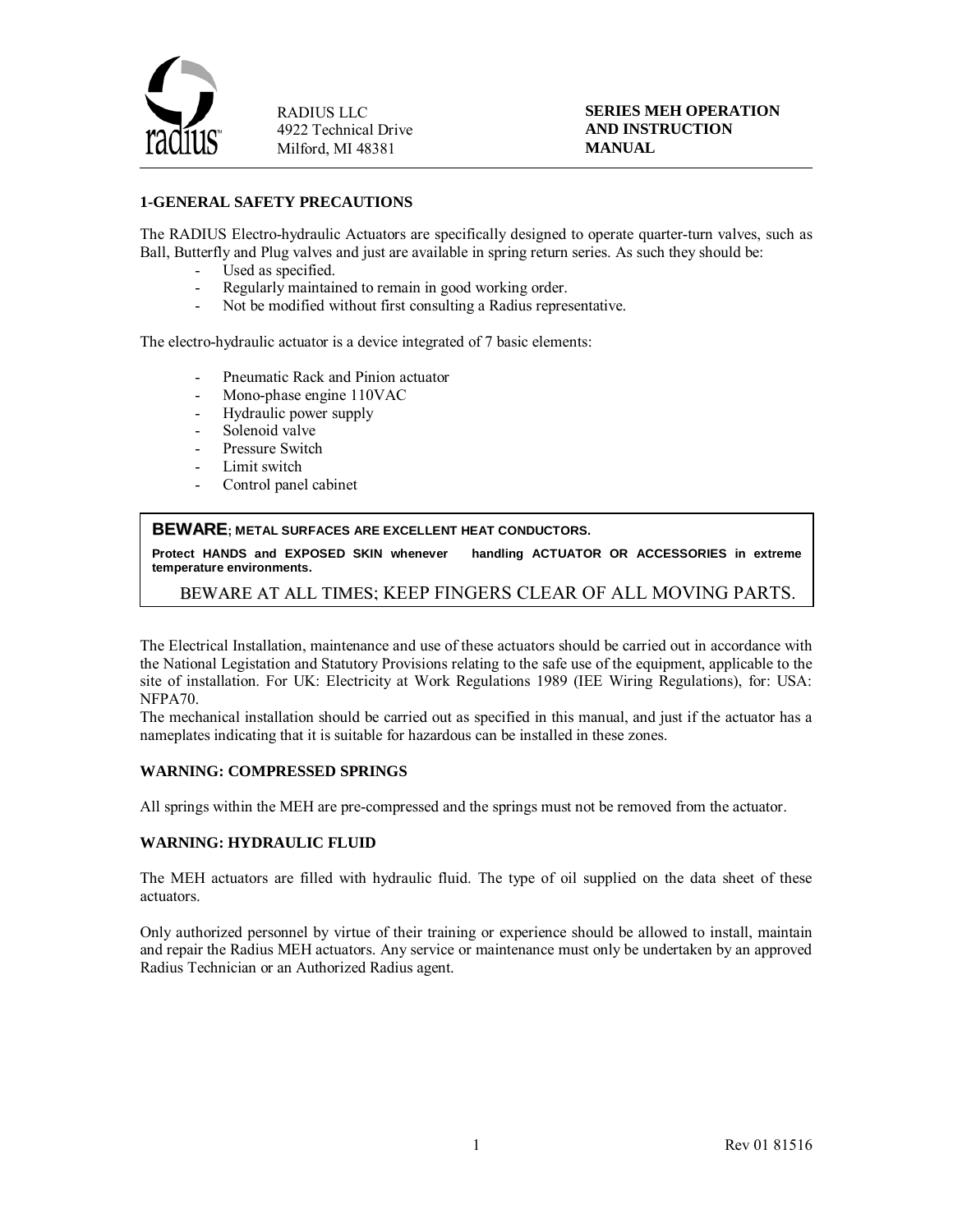

### **SERIES MEH OPERATION AND INSTRUCTION MANUAL**

# **2-ACTUATOR DESIGNATION**

The actuators are designated as follows:

|     |                 |                                 |              |              |                                   | FAIL SAFE ELECTROHYDRAULIC UNIT IP67 FOR SAFE AREA                                                                                                                                                       |  |
|-----|-----------------|---------------------------------|--------------|--------------|-----------------------------------|----------------------------------------------------------------------------------------------------------------------------------------------------------------------------------------------------------|--|
|     |                 |                                 |              |              |                                   | Basic composition                                                                                                                                                                                        |  |
|     | <b>ACTUATOR</b> |                                 |              |              |                                   |                                                                                                                                                                                                          |  |
| XXX |                 | <b>MOTOR POWER SUPPLY</b>       |              |              |                                   | Model of rack and pinion actuator (030, 040, 060, 100, 140, 200, 250, 370 & 500)<br>*Higher torque available - Contact Radius                                                                            |  |
|     |                 |                                 |              |              |                                   |                                                                                                                                                                                                          |  |
|     | <b>XXXVAC</b>   |                                 |              |              |                                   | 110/220/380 VAC Motor power supply                                                                                                                                                                       |  |
|     | XXXVDC          |                                 |              |              |                                   | 24 VDC Motor power supply                                                                                                                                                                                |  |
|     |                 | <b>CONTROLS POWER SUPPLY</b>    |              |              |                                   |                                                                                                                                                                                                          |  |
|     |                 | <b>BLANK</b>                    |              |              |                                   | 110VAC (Standard)                                                                                                                                                                                        |  |
|     |                 | 24                              |              |              |                                   | 24 VDC for control unit                                                                                                                                                                                  |  |
|     |                 | <b>LOW PRESSURE</b>             |              |              |                                   |                                                                                                                                                                                                          |  |
|     |                 | <b>BLANK</b>                    |              |              |                                   | Not required                                                                                                                                                                                             |  |
|     |                 | P <sub>1</sub>                  |              |              |                                   | With one safety pressure switch for checking the opening of the actuator                                                                                                                                 |  |
|     |                 | <b>HIGH PRESSURE</b>            |              |              |                                   |                                                                                                                                                                                                          |  |
|     |                 | <b>BLANK</b>                    |              |              | Not required                      |                                                                                                                                                                                                          |  |
|     |                 | P <sub>2</sub>                  |              |              |                                   | With one safety pressure switch for high pressure relief in the unit                                                                                                                                     |  |
|     |                 | <b>TYPE OF CONTROL</b>          |              |              |                                   |                                                                                                                                                                                                          |  |
|     |                 |                                 | <b>BLANK</b> |              |                                   | Not required                                                                                                                                                                                             |  |
|     |                 |                                 | RY           |              |                                   | With programable relay for PST, STOP button and other options                                                                                                                                            |  |
|     |                 | <b>MOD</b>                      |              |              | With 4-20mA signal for modulation |                                                                                                                                                                                                          |  |
|     |                 | <b>LOCAL / REMOTE SELECTOR</b>  |              |              |                                   |                                                                                                                                                                                                          |  |
|     |                 |                                 |              | <b>BLANK</b> |                                   | Not required                                                                                                                                                                                             |  |
|     |                 |                                 |              | S            |                                   | With selector switch OPEN / CLOSE / REMOTE                                                                                                                                                               |  |
|     |                 |                                 |              | LR           |                                   | Local control unit with OPEN - CLOSE - REMOTE/LOCAL SELECTOR buttons<br>Local control unit for programmable relay or modular version with OPEN - CLOSE - STOP -<br>PST - REMOTE / LOCAL SELECTOR buttons |  |
|     |                 | <b>LIGHTS FOR LOCAL CONTROL</b> |              |              |                                   |                                                                                                                                                                                                          |  |
|     |                 |                                 |              | <b>BLANK</b> |                                   | Not required                                                                                                                                                                                             |  |
|     |                 |                                 |              | н            |                                   | Lights for the local control unit                                                                                                                                                                        |  |
|     |                 | <b>MANUAL OVERRIDE</b>          |              |              |                                   |                                                                                                                                                                                                          |  |
|     |                 |                                 |              |              | <b>BLANK</b>                      | Not required                                                                                                                                                                                             |  |
|     |                 |                                 |              | MH           |                                   | With manual hand pump as manual override                                                                                                                                                                 |  |
|     |                 |                                 |              | <b>MO</b>    |                                   | With manual hand wheel as manual override                                                                                                                                                                |  |
|     |                 |                                 |              |              | <b>OTHERS</b>                     |                                                                                                                                                                                                          |  |
|     |                 |                                 |              |              | <b>BLANK</b>                      | Not required                                                                                                                                                                                             |  |
|     |                 |                                 |              |              | YYY Others                        | Others                                                                                                                                                                                                   |  |
|     |                 |                                 |              |              |                                   | Ex: MEH-030-110VAC24-P1P2MOD-SH-MO                                                                                                                                                                       |  |

### **3- GENERAL DATA**

*Interface for positioner or signal transmitter dimensions in accordance with:* **VDI/VDE-3845** *Valve connection flange according to:* **ISO-5211**

*Solenoid valve interface:* **DIN228/1**

*Working pressure:* 87-145 PSI (6 – 10 Bar) Single Acting Actuator *Medium:* Hydraulic oil Viscolube 62/18 EP or similar *Medium:* Hydraulic oil Viscolube 62/18 EP or similar

*Working temperature: Temp. -4ºF to +140ºF (Extended ranges optional)*

*Travel stop adjustment:* 0º±2,5º to 90º±2,5º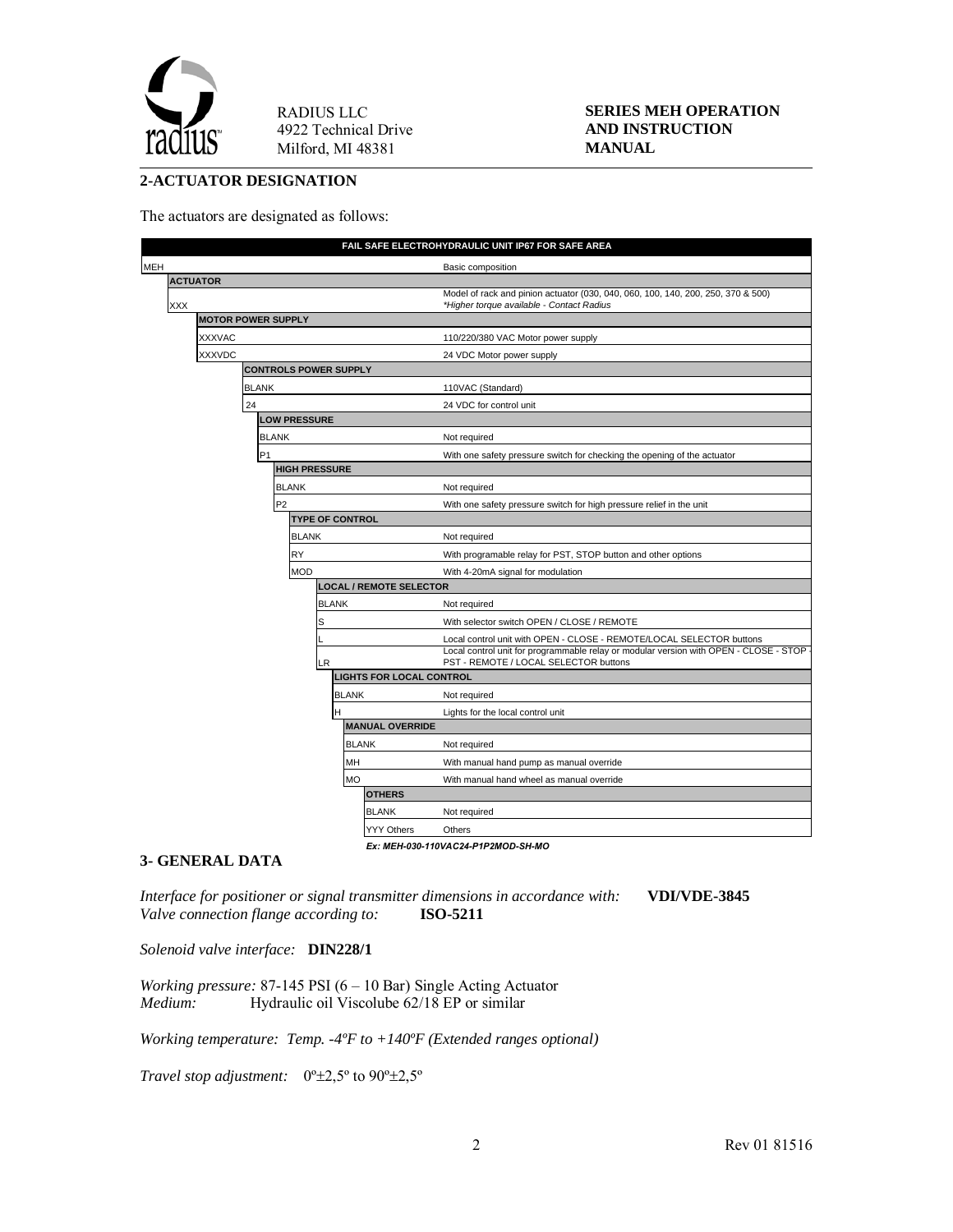

### **SERIES MEH OPERATION AND INSTRUCTION MANUAL**

# **4- STORAGE**

For those applications where the actuator is not put into immediate service (or is used in an intermediate function), it is recommended that the actuator is cycled at least once every 3 months. Indoor storage, wherever possible, is recommended. Care should be taken to keep them free from the ingress of foreign particles and/or moisture. Actuators should not be stored in an aggressive atmosphere, which could be harmful to the elastomeric seals. Do not store in temperatures outside of normal operating temperatures.

### **5- INSTALLATION**

# **ACTUATOR ONTO THE VALVE**

- Determine valve direction of rotation, usually is aligned the axis of cylinder with the axis of tube associated.
- Determine correct operating quadrant for mounting bracket according to direction of rotation and whether valve is Normally Open (N/O) or Normally Closed (N/C).
- Attach bracket/actuator/valve assembly as follows:

1) Rotate valve stem to correct operating position (N/O or N/C).

2) Attach mounting bracket to valve. Do not fully tighten the bolts at this time.

3) Insert coupling onto valve stem making that sure that the coupling is correctly engaged.

4) Mount actuator onto the valve ensuring the coupling insert engages properly into drive sleeve of the actuator drive shaft. **Warning** MEH must be lifted by the handles. Never lift assembly by actuator.

5) Secure bracket to valve using correctly sized fasteners (nuts & bolts) and tighten them fully.

6) At this point CHECK that both *actuator and valve* are in the correct operation mode (N/O or N/C).

7) If the actuator is not mounted correctly, remove the actuator and repeat the mounting procedure.

# **ELECTRICAL CONNECTION**

The actuator is delivered with all the connections between accessories done. There are two cable glands free to be used to connect, one for the power supply, and another one for the remote control.

The power supply of the installation must be connected by the gland num.1 in section 8, and must be connected in the **N & F** port.

The remote control is connected by the gland 2 in section 8.

The wiring connection for the power supply and the remote control can be found in the electric diagram attached.

Proper lead placement can be verified by viewing the pump/motor fan while in operation. It should be rotated anti-clockwise, you can check the arrow on the motor cover. The pump won't charge the system and may be damage if the leads are incorrectly terminated.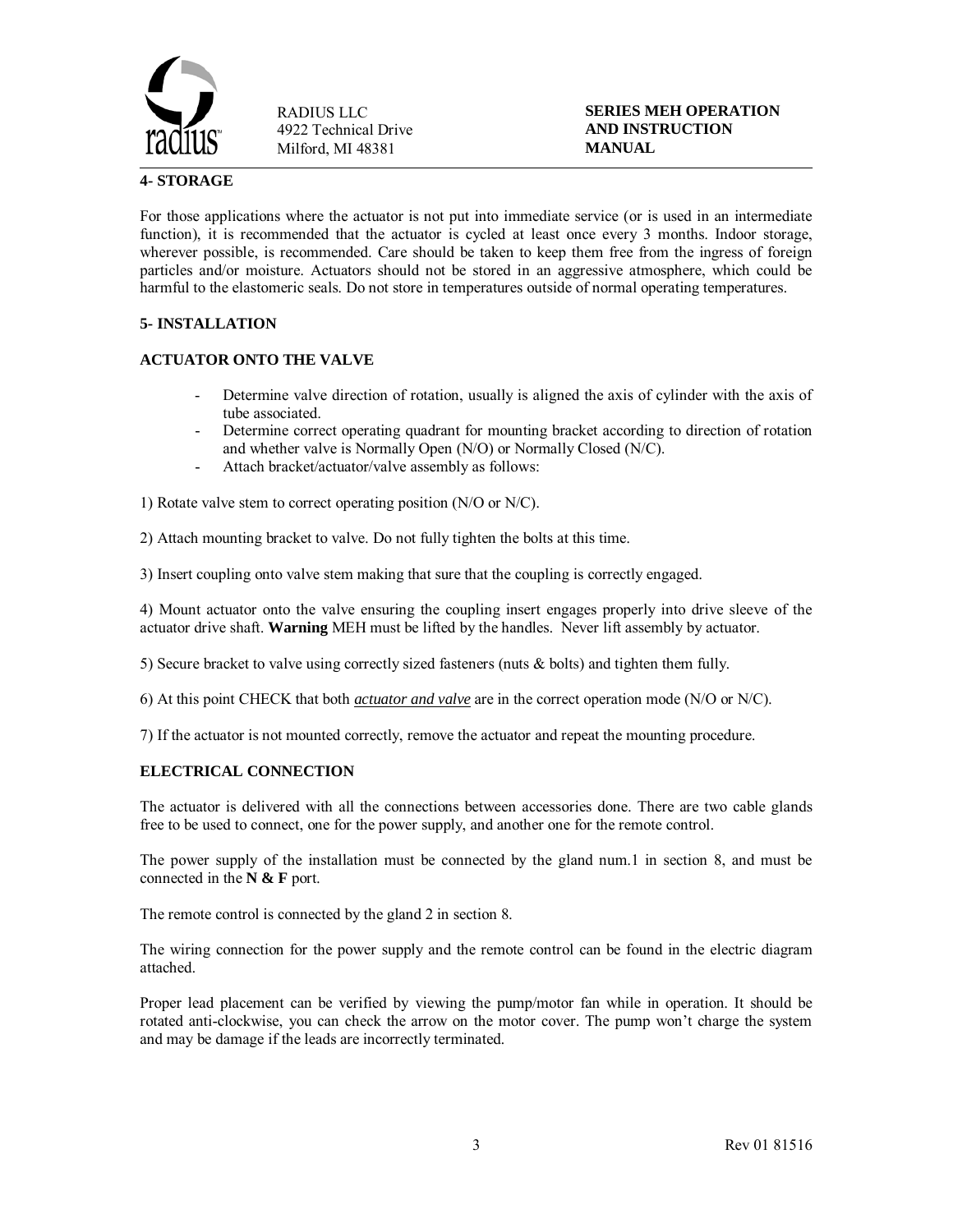

**SERIES MEH OPERATION AND INSTRUCTION MANUAL**

# **HYDRAULIC FLUID**

The MEH actuators are supplied with hydraulic fluid, the level must be checked before operation, make sure the small reservoir is full. To check the level, remove the plastic vent cap. The correct level is about 3" below the top. If it is not, add enough oil to reach this level than cycle the actuator one time. If at the end of the cycle the oil level is not maintained add more and cycle again. It is typical that one or two cycles is all that is needed before oil maintains the full position.

# **WARNING**

# **MOUNTING ORIENTATION (Explosion Proof unit pictured)**

The Electro-hydraulic can be mounted in horizontal position and vertical as following:





Horizontal Position (recommended) Fig.1



Pump side up Vertical Position (Permitted) Fig.2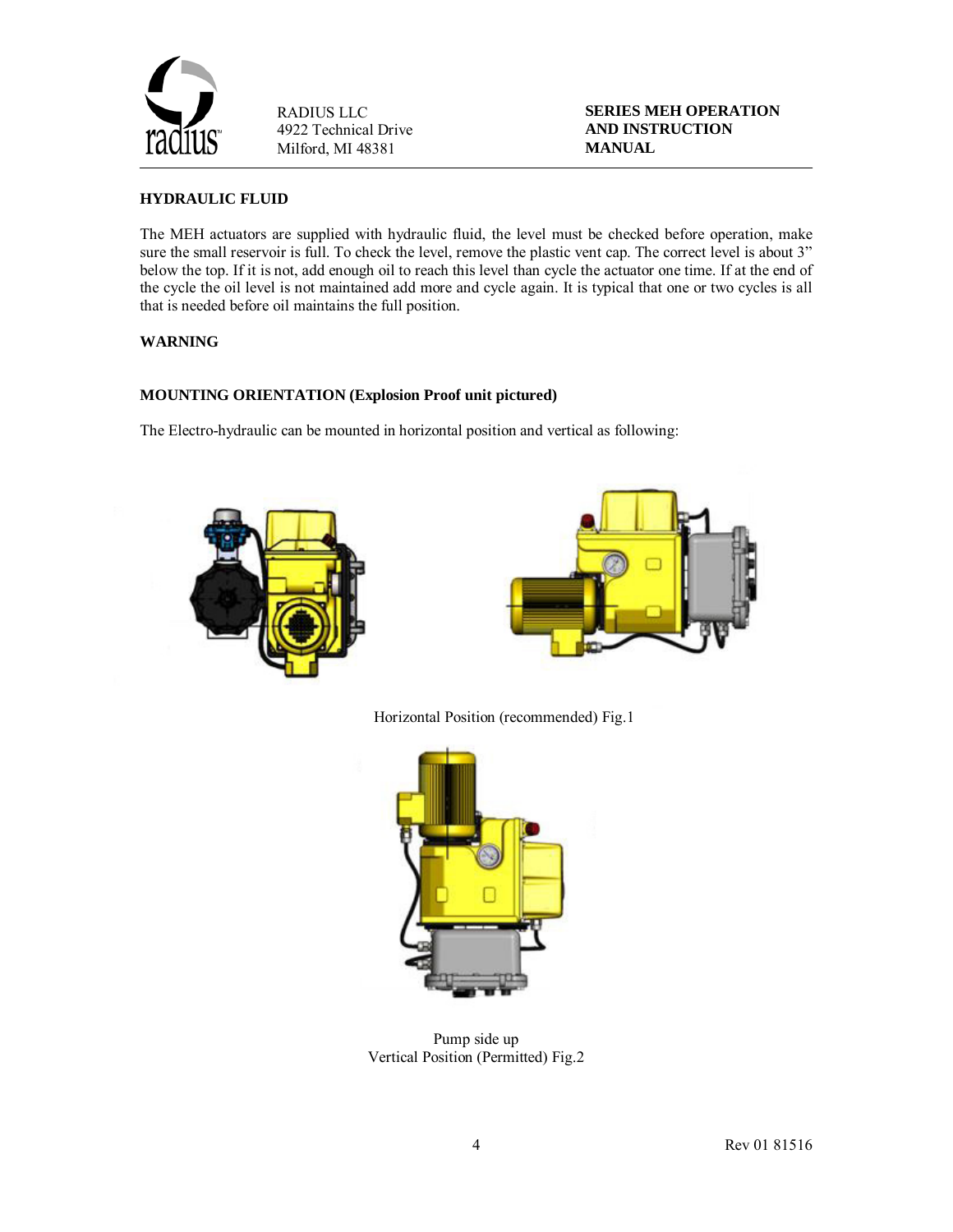

**SERIES MEH OPERATION AND INSTRUCTION MANUAL**

#### **6- OPERATION**

The MEH actuator is delivered to fail close as standard. The actuator opens with the hydraulic pump and close with the springs.

The MEH actuator can be delivered fail open under request, and in this case the actuator close with the hydraulic pump and open with the springs.

The actuator can be operated in two ways, local control and remote control. \*NOT ALL UNITS HAVE THESE OPTIONS\*

### **A) LOCAL CONTROL OPERATION**

**BEFORE BEGINING LOCAL CONTROL OPERATION:** 1- Notice that power supply is connected to the system

The actuators have a control box where we can find 3 buttons, if selected. OPEN, CLOSE, STOP and a selector switch.



To operate the device in local system:

- 1. Put the selector switch in open position to open the actuator.
- 2. Put the selector switch in close position to close the actuator.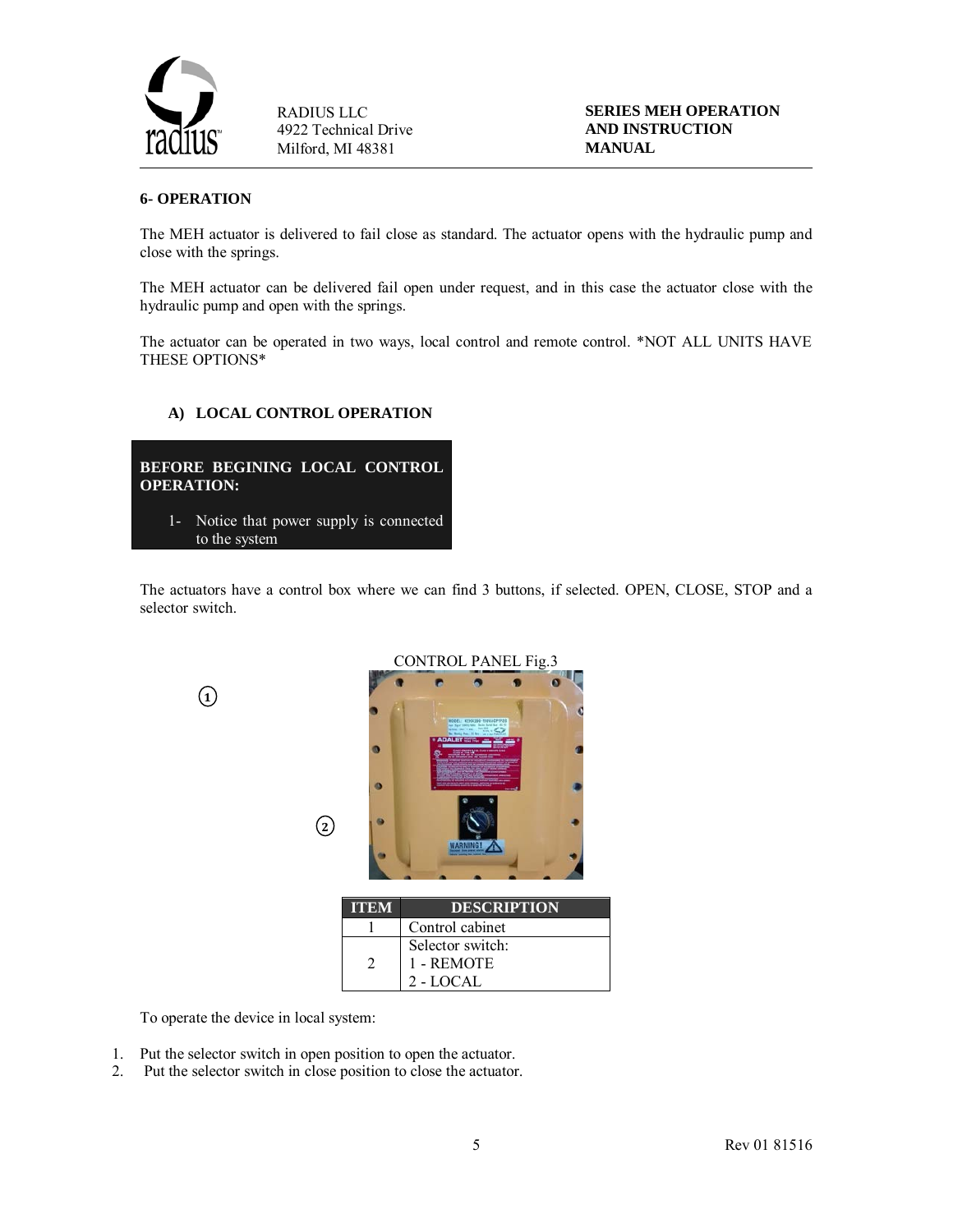

**SERIES MEH OPERATION AND INSTRUCTION MANUAL**

### **B) REMOTE CONTROL OPERATION**

### **BEFORE BEGINING LOCAL CONTROL OPERATION:**

Notice that power supply is connected to the system

To operate the actuator by remote control, cable gland num. 2 must be wired by the user.

The MEH actuator is designed as standard to have the possibility to operate the actuator remotely with OPEN position and CLOSE position

In remote position the local lights will operate. Notice that for the remote position, the electrical signal for open and close must be constant, not pulse.

See the wiring diagram for more information.

# **7-HYDRAULIC SYSTEM: (Explosion Proof unit pictured)**



Hydraulic system Fig.4

- To remove the oil from the unit, it will be needed to do so thru the purge tank plug.
- The hydraulic system is located under the hydraulic supply cover.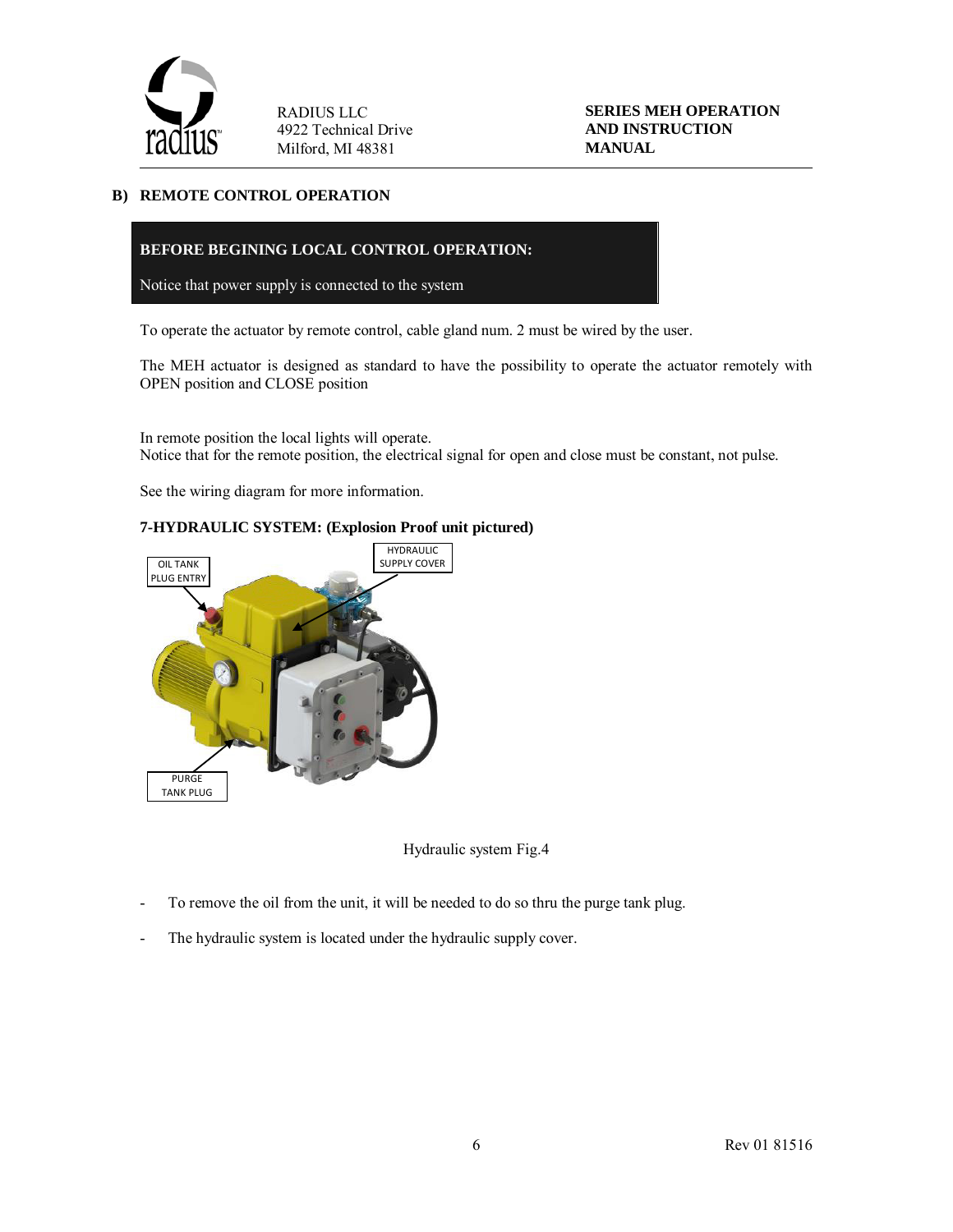

**SERIES MEH OPERATION AND INSTRUCTION MANUAL**



Hydraulic plate Fig.5

### **Items above and functions:**

### **1. Solenoid valve 2/2 110 VDC**

Solenoid valve drives the oil to the actuator or to the tank depending on the position:

- If solenoid valve is energized, it drives oil to the actuator and it opens.<br>- If solenoid valve is de-energized, it drives oil to the tank and it closes.
- If solenoid valve is de-energized, it drives oil to the tank and it closes.

# **2. Pressure switch P1**

Detects the pressure of the loop and stops the motor when actuator is open.

### **3. Pressure switch P2**

Safety pressure switch that when the pressure of the loop increase to 145 PSI (10 Bar), it energizes the solenoid valve.

#### **4. Mechanic pump relief valve**

This mechanic relief valve set up the pressure driven by the hydraulic pump of the line. Normally is adjusted at  $102 - 131$  PSI  $(7 - 9$  Bar)

#### **5. Mechanic high pressure relief valve**

This mechanic relief valve reduces pressure of the system in case of overpressure. This valve normally is adjusted to shoot at  $145 - 174$  PSI  $(10 - 12$  Bar)

# **6. Oil Tank**

Cover of the oil tank with a port to fill the tank of oil.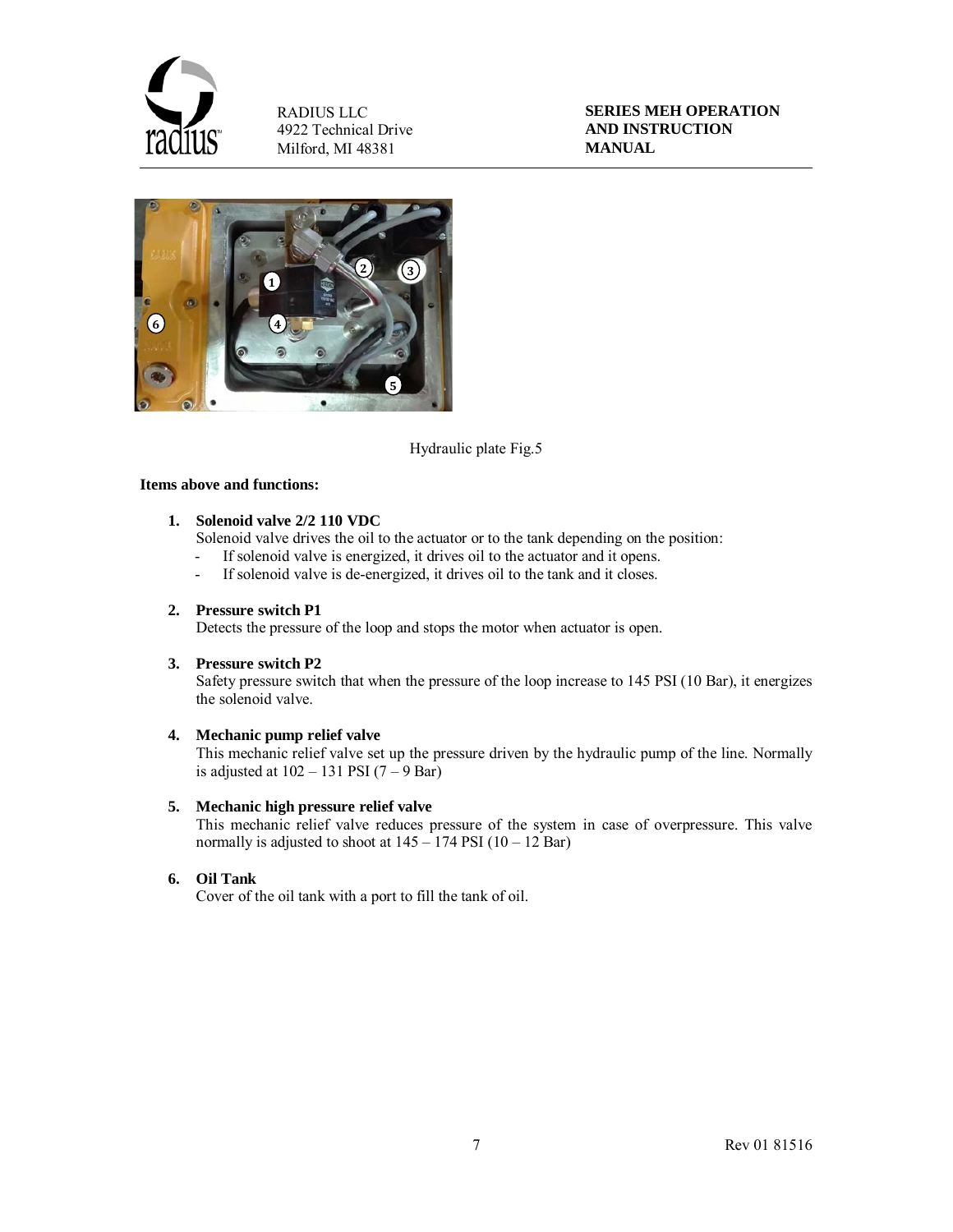

**SERIES MEH OPERATION AND INSTRUCTION MANUAL**



Electric system Fig.6

The actuator is delivered completely wired between all parts. The only wiring needed is to connect the power of the line to the actuator and the wiring of remote control.

The motor is connected to the power supply of the actuator.

Limit switch box is 2xSPDT and is connected to the control cabin.

The electric wire is located inside the control panel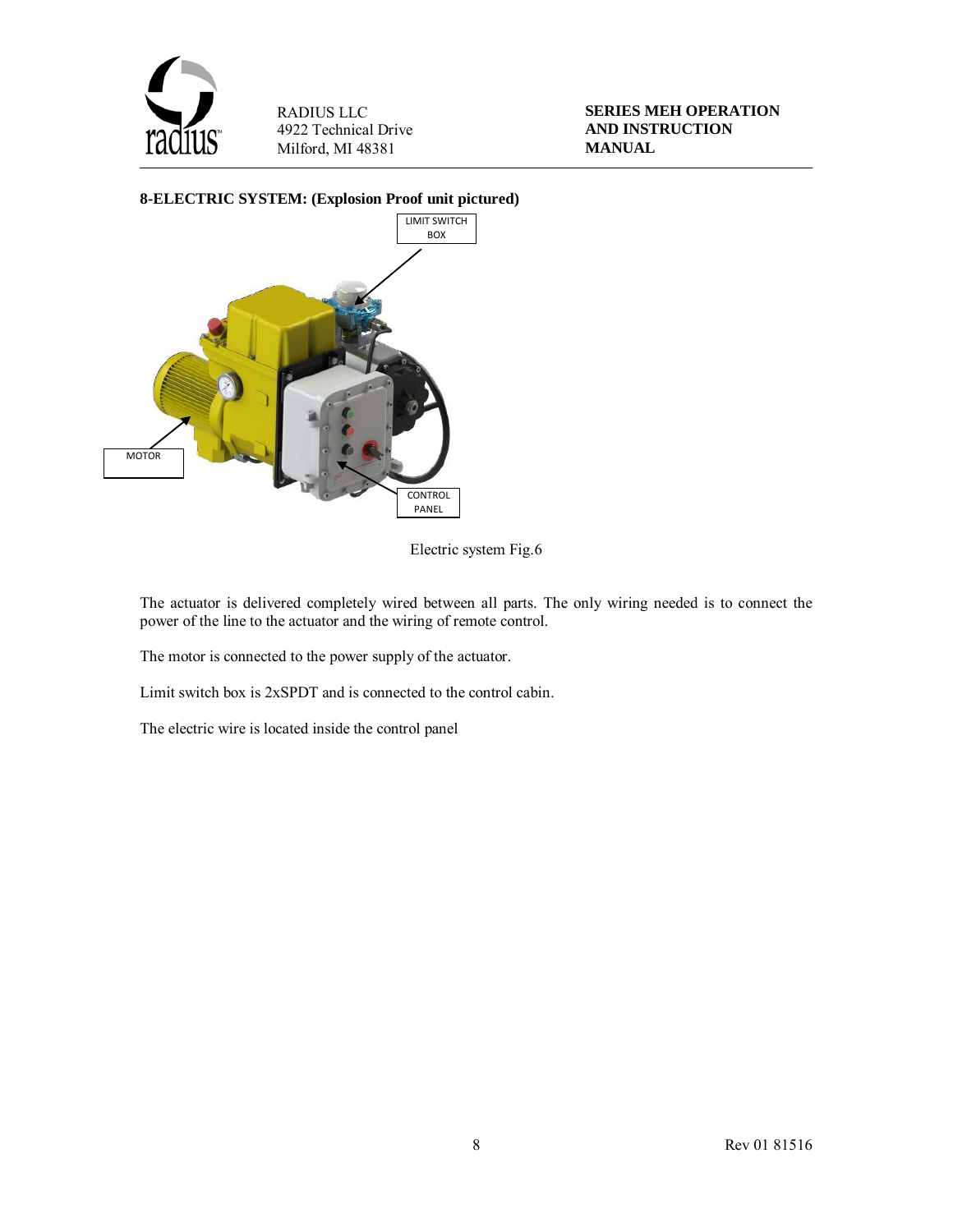

**SERIES MEH OPERATION AND INSTRUCTION MANUAL**



- **1. General breaker of the device** Protects the power supply of overpressure and can give or cut the supply
- **2. Single relay** To drive the solenoid valve
- **3. Single relay** To drive the limit switch box
- **4. Contactor**  Protect the motor from increase of tension.
- 5. **Remote wiring strip** In case that remote control is used, wires must be connected to this strip

# **9-GENERAL CONDITIONS OF OPERATION**

The actuators stop at the end of opening and closing through a Limit switch  $+$  a limit switch for pressure (up/down regulate valve).

The working pressure is between 87 – 145 PSI (6-10 bars), and are delivered regulated from to the factory and it shouldn't be manipulate. In any special case that need manipulate it, please contact RADIUS.

The overpressure is protected with the pressure relief valve, which evacuates the excess pressure to the tank.

If the pressure drops to 87 PSI (6 bars) the up/down control valve (limit switch of pressure) gives order to switch on the engine before that the springs move the actuator and the valve beginning to close.

In case of de energize the device, the actuator will close or open according to the fail position.

### **10-MANUAL OPERATION**

The Electro-hydraulic actuators are prepared to install a RKS gearbox as manual override.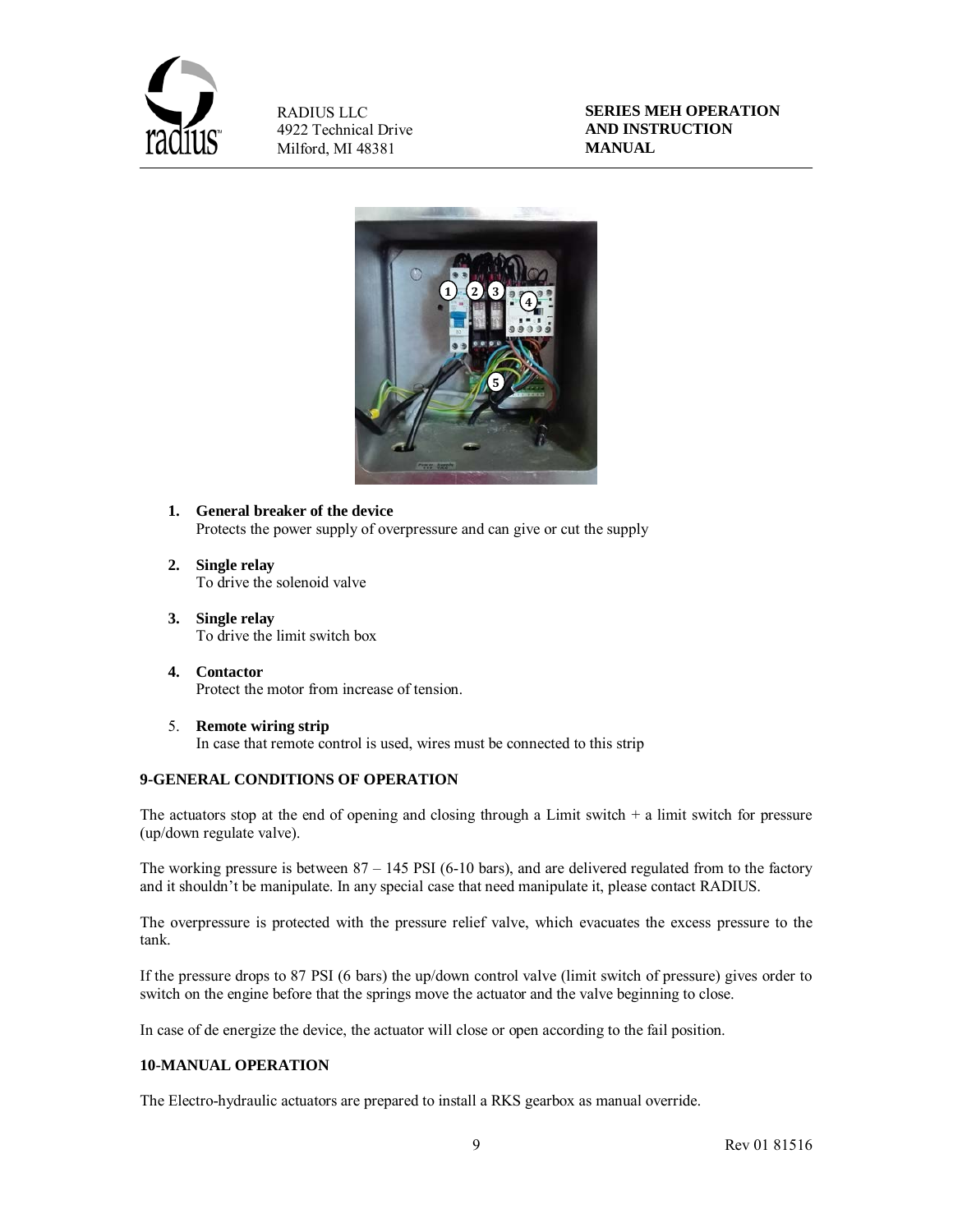

# **11-MAINTENANCE**

A preventive maintenance of these actuators can help to reduce future problems.

Visually inspect the external components for to check that don't have any physical damage.

Check the oil level at least twice a year when the pump motor is turned off and the actuator is in spring return position.

Check the fuse of the control panel.

Test the battery of the programmable relay

Test run the unit regularly to prevent the valve from sticking due to long stand still periods.

#### **WARNING: "ELECTRICAL FAIL"**

If there is an electrical fail, check if security devices of the engine and control are not switched off.

If programmable relay do not have light, contact the supplier.

#### **12-ADJUSTMENT**

#### **TRAVEL STOP ADJUSTMENTS**

All Radius Electro-hydraulic are delivered totally adjusted between -1º and 91º degrees, but if you wish to modify the adjustment proceed as follows:

During the adjustment process is probably that the actuator will leak oil, because the chamber of the springs are full of oil. After the actuator adjustment is recommended to check the level of oil. ADJUSTMENT OF OPENING

- **1.** Taking the actuator closed loosen travel stop lock-nut.
- **2.** Back the travel stop screw, O-Ring and nut as one assembly, a quarter turn in each side, unscrew (to open more) or screw (to open less)
- **3.** Check the opening adjustment and if you didn't get what you wish repeat the operation again.
- **4.** Once you get the adjustment wished, taking the actuator opened tighten the travel stop lock-nut

#### ADJUSTMENT OF CLOSING

- **1.** Taking the actuator closed loosen travel stop lock-nut.
- **2.** Loosen the travel stop screw, O-Ring and nut as one assembly, two turns in each side
- **3.** Open de Actuator
- **4.** Remove the travel stop screw, O-Ring and nut as one assembly
- **5.** Turn the inner travel stop, a quarter turn in each side, unscrew (for to close more) or screw (for close less).
- **6.** Assembly the travel stop screw, O-Ring and nut as one assembly until resistance is felt it is also very important to make sure that both end stops are equally adjusted.
- **7.** Check the closing adjustment and if you didn't get what you wish repeat the operation again.
- **8.** Once you get the adjustment wished, check the opening adjustment. If it isn't as you wish adjust it as specified in the adjustment of opening.